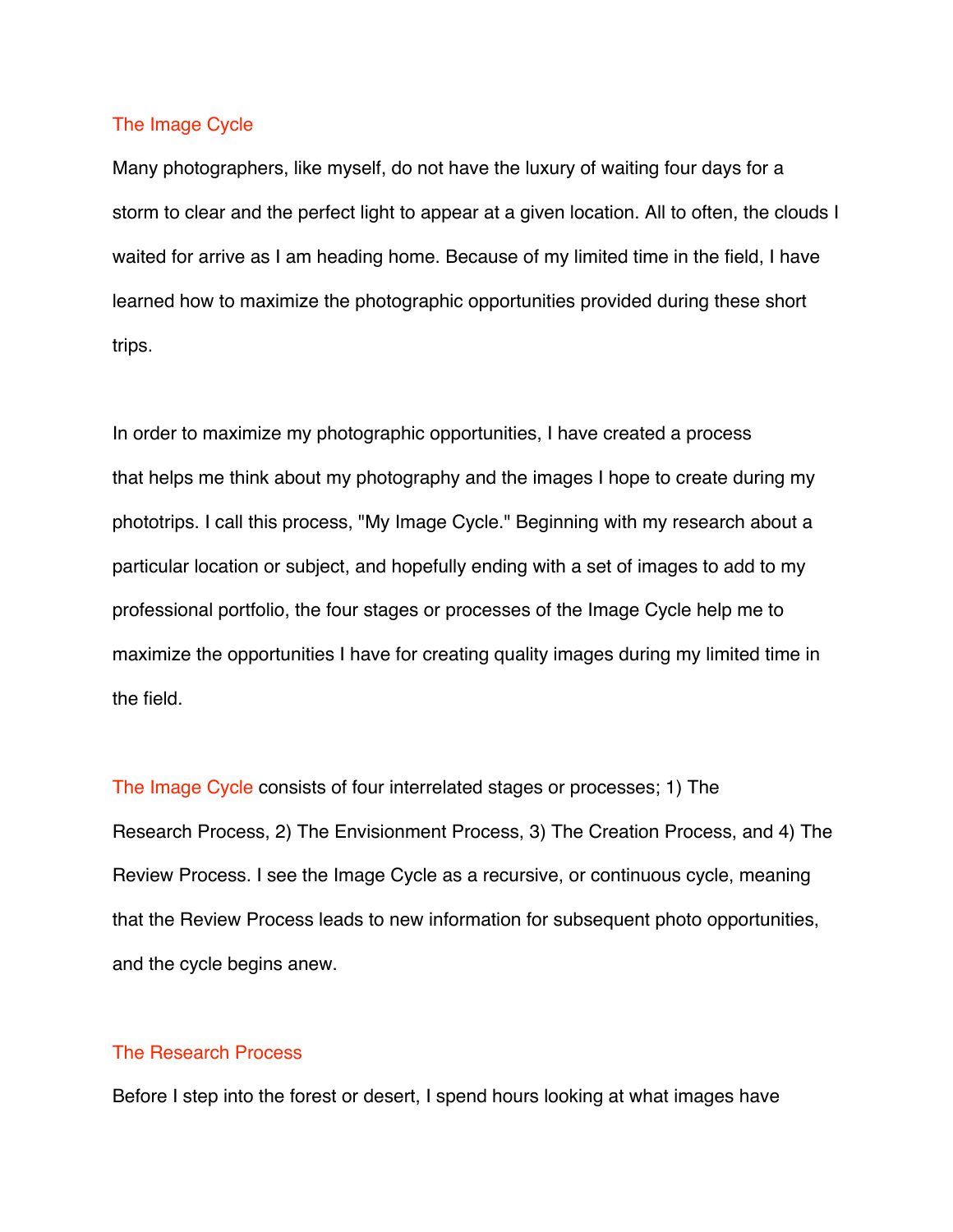been created by other photographers. I want to know what the possibilities are about a particular place or biome before I ever get there. After researching previously published images, I make notes about possible locations, times of day, vantage points, themes and even a mood that other photographers have worked from. I also want to know what rivers, plants, wildlife, rock formations and other features I can expect to find there. Bookstores in the National Park visitor centers, photography magazines and the Internet have been great resources for doing my research.

I keep a photography journal, where I take notes about my photography and the places I have been, and use this journal to collect examples of quality images of a particular location or subject that have been created by other photographers. I do not approach these "classic" images as photos to copy; rather I see them as possibilities. I ask myself, "What is it about these images that catches my eye? Is it the quality of light, the composition, or the unique perspective? What light has worked best here, morning or evening?" This critical analysis helps me to envision the photographic possibilities for a given location. I have learned that the more I know about a particular location, the better my chances of creating quality images.

When I am in a location, I often think of a theme, a color or a mood that I may want to convey in a series of images. Blue is an important color as you work near the ocean, and dryness is something I think about as I photograph the desert. I try and create an image that captures the mood or time of day and think about what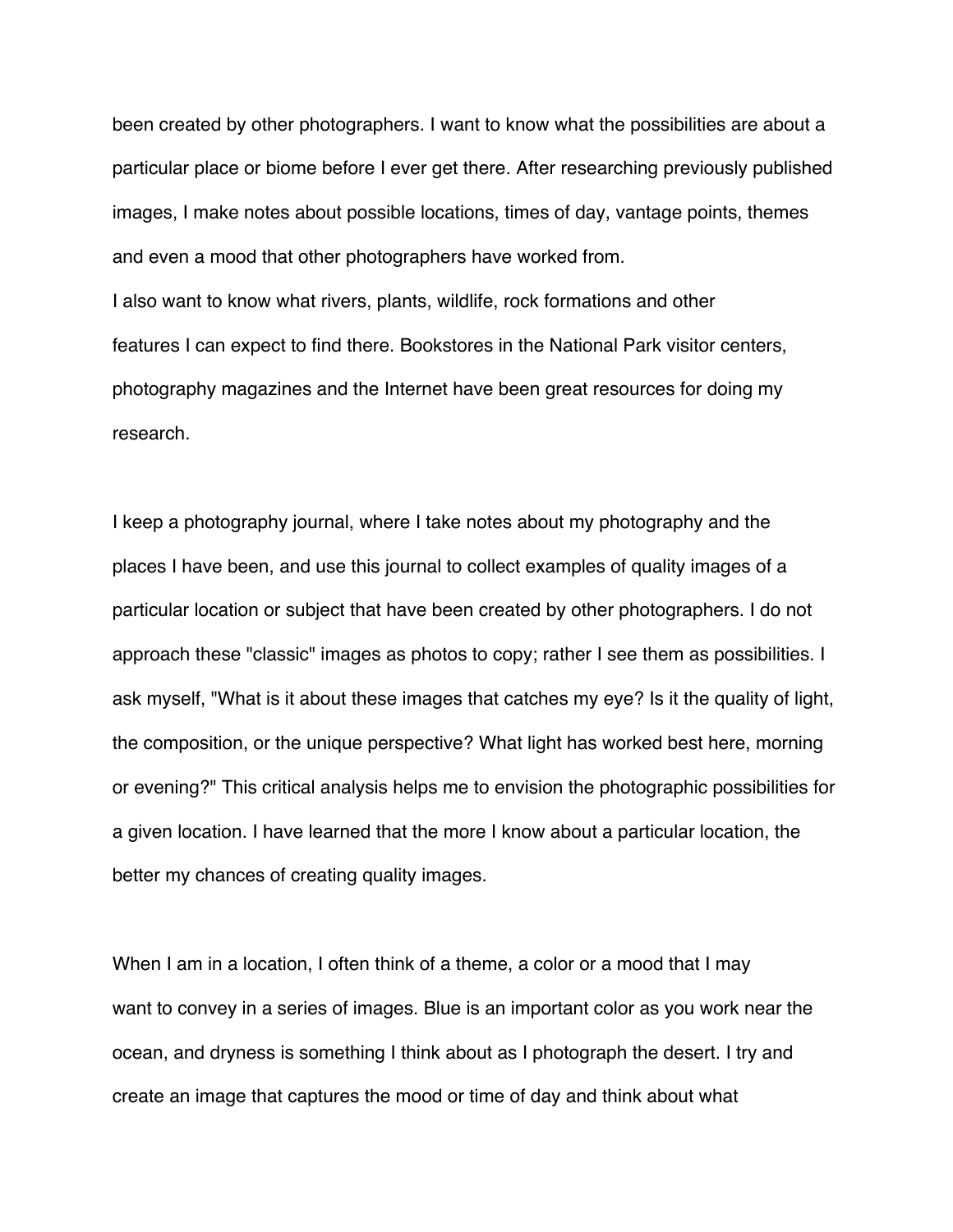composition and lighting will help create this effect.

I have realized I need to spend more time learning about the places I am traveling to before I take my camera out. My first trip to a specific location rarely provides my best photos of that place. I need to wonder and wander around. I need to find out what a place offers and what light and perspective best captures the sense of place. I have purchased numerous books on animals, plants, geography, history and anthropology to understand the places I go. I have collected various charts that plot the sunset and sunrise, as well as the phases of the moon. I have spent time in visitor centers looking at the postcards and photography books that contain those "classic" images of a place. When I have done all this, I create a possible "shot list."

#### The Envisionment Process

After I have gathered all the information I have available about a particular subject or location, I create a "list of possibilities" for my upcoming excursion. My list might include some images from other photographers or descriptions of images I hope to create. When I am in the field, I am always looking around for new images, hiking into new areas, trying new lenses and new points of view. I want to remain open to all possibilities, however, I have been more successful during my photo trips if I have done my research and am able to envision what is possible.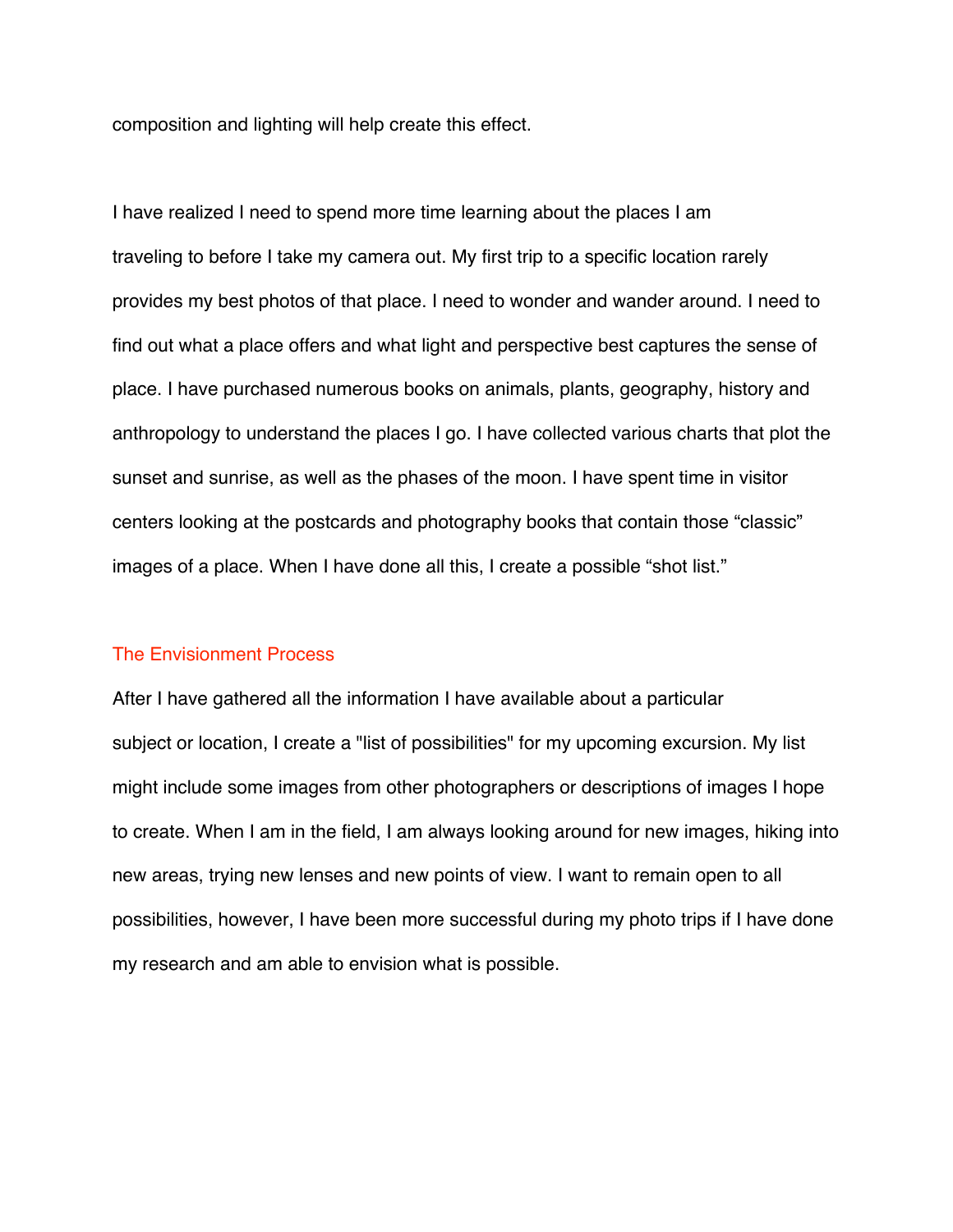Here is an example of my shot list for the book Looking Closely Around the Pond coming out in 2010.

Shot List – Around the Pond

- Cattails
- Dragonfly
- Lily Pads
- Water lilies
- Salamander
- Turtle
- Fish
- Tadpole
- Beaver / Dam
- Algae
- Mallard Duck
- Heron
- Water grasses
- Banana slug
- Flowers
- Moose
- Water strider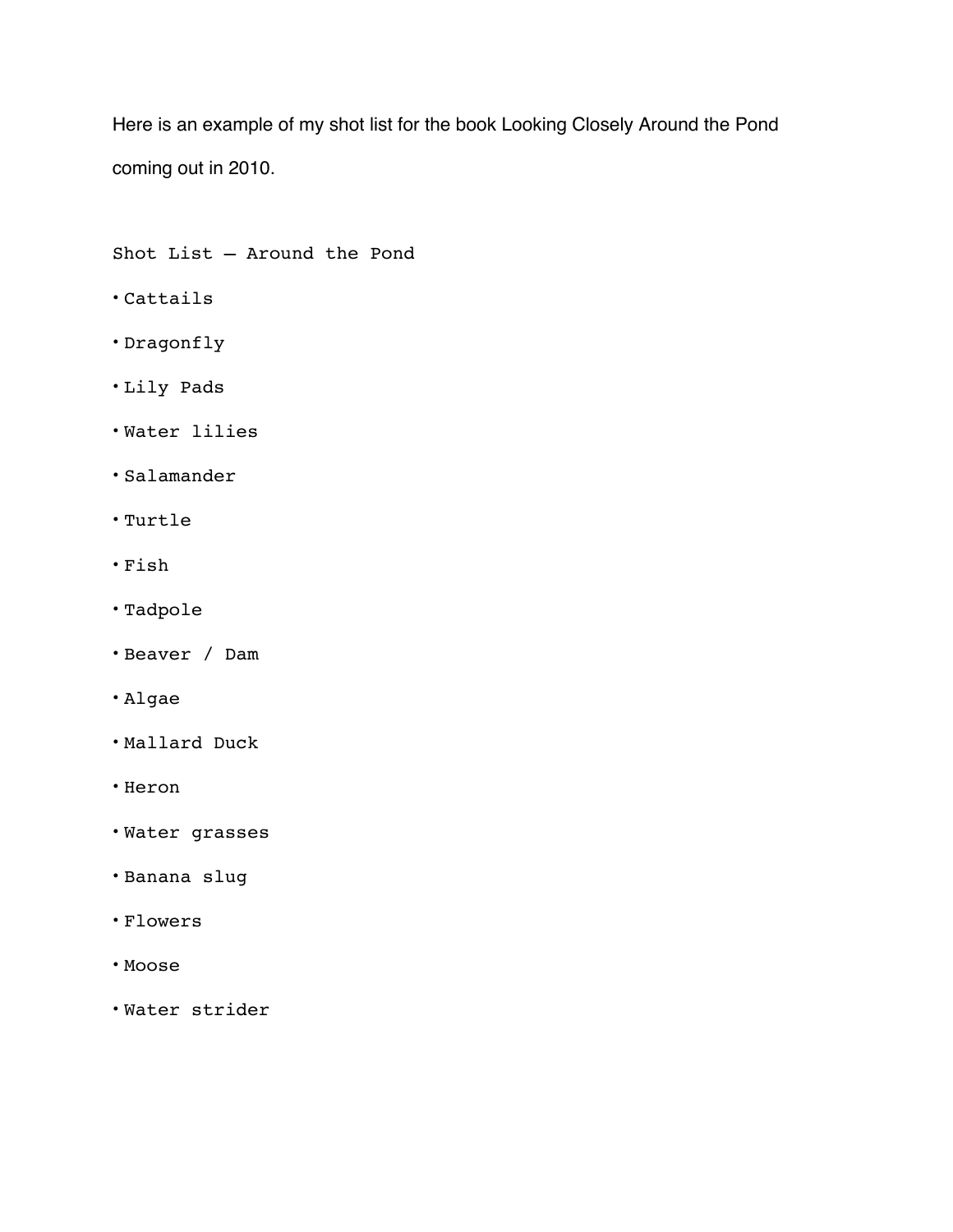This shot list contains more images than I ended up gathering for the book. I also added a few images that weren't on my list as I explored various pond environments. I guess you will have to check out the book to see what made it in!

# The Creation Process

All of my research, and all of the analyses of images I have done up to this point, prepares me for my time in the field. By researching what images have been created by other photographers, I am in a better position to know what is possible and how I can improve upon the images I create. In order to do this, I have designed an "Image Log" that I use to record important technical and descriptive information for each series of images. Although, there are instances when I just don't have the time, due to changing light or weather conditions, to record data on every image, I have found that taking the time to write down this information forces me to think about what I am doing. The Image Log is divided into 6 columns (see figure 1), including subject, aperture / F-stop, over or under exposure, lens used, filters and expectations. The over or under exposure column is used to record the exact difference from the camera's exposure recommendations and the exposure readings I used.

For me, the most important column in the image log is the "expectations" column. In this column, I record what I want the image to be, what I expect will be on that particular slide when I get it back from the lab. The process of recording my expectations forces me to articulate my expectations, and helps me focus on what I am doing in the field. The data recorded in this log is the primary information I use when I review the images I get back home.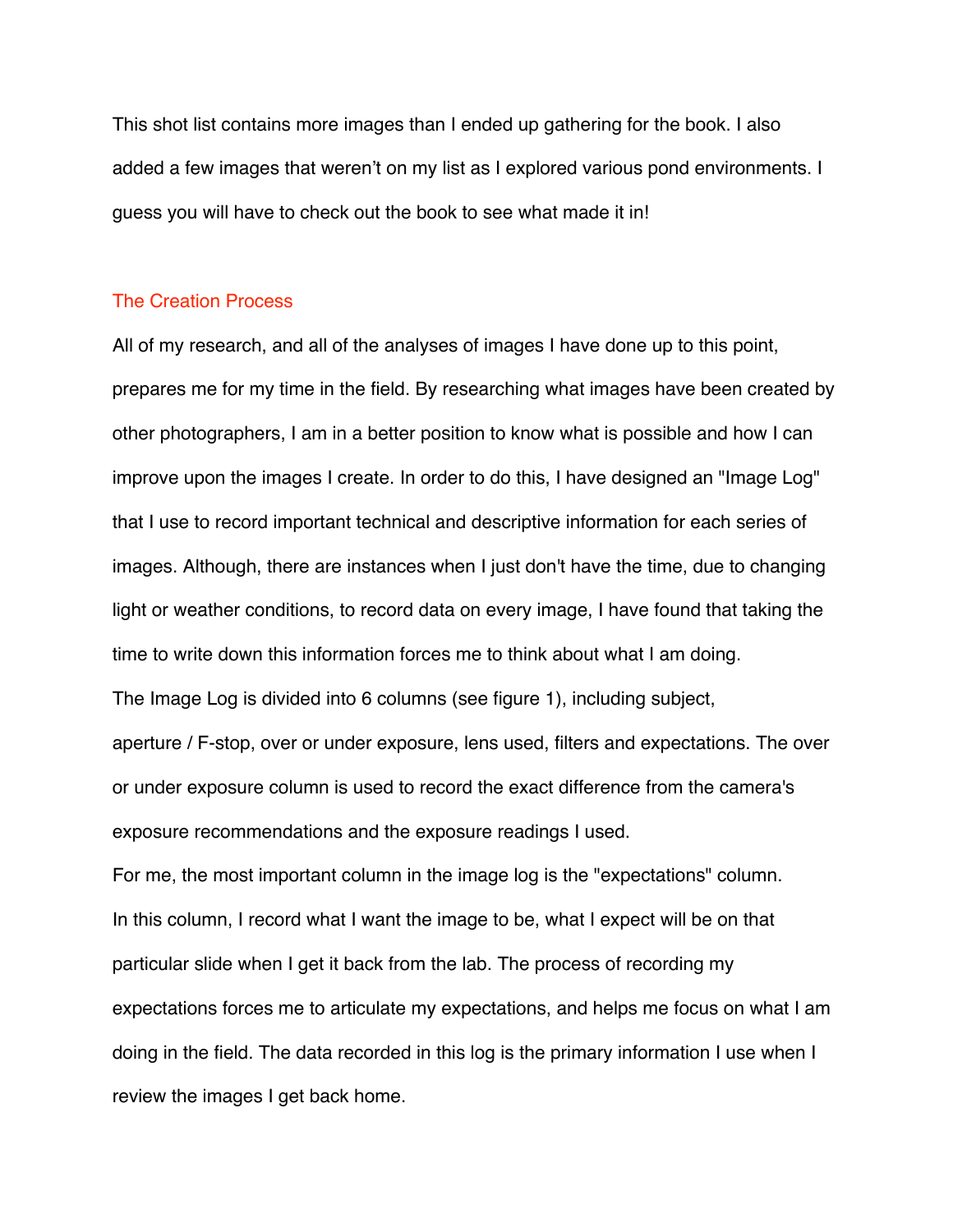#### The Review Process

When I receive my images from the lab or I download them from my data cards, I immediately discard any images that are not in focus or display any technical flaws of any kind. I use a professional quality loupe or a close up viewer on my computer screen and a color corrected light box for the initial review. If the technical aspects of these images aren't perfect, I don't waste my time considering them for my files. As you have probably heard before, ruthless editing is the hallmark of an accomplished photographer.

However, I do not make immediate decisions about the composition or other artistic qualities of my images in my initial review. Instead, I keep all newly created images in a "review folder" and let them sit for awhile. I will review these images several times before making any final selections. I have found that allowing some time to lapse between the creation of my images and the review process allows me to assess my images more objectively.

After reviewing all of the images I created from a particular trip, I take extensive notes in my journal for my next excursion to that location. As I described earlier, the Image Cycle is a recursive, continuous process, and the knowledge I gain from my review sessions becomes part of my research for the next trip.

# **Conclusion**

The Image Cycle I have described, is certainly not the ONLY way to think about and create images. This cycle has forced me to slow down and articulate my expectations for each image that I create. The image log provides me with detailed